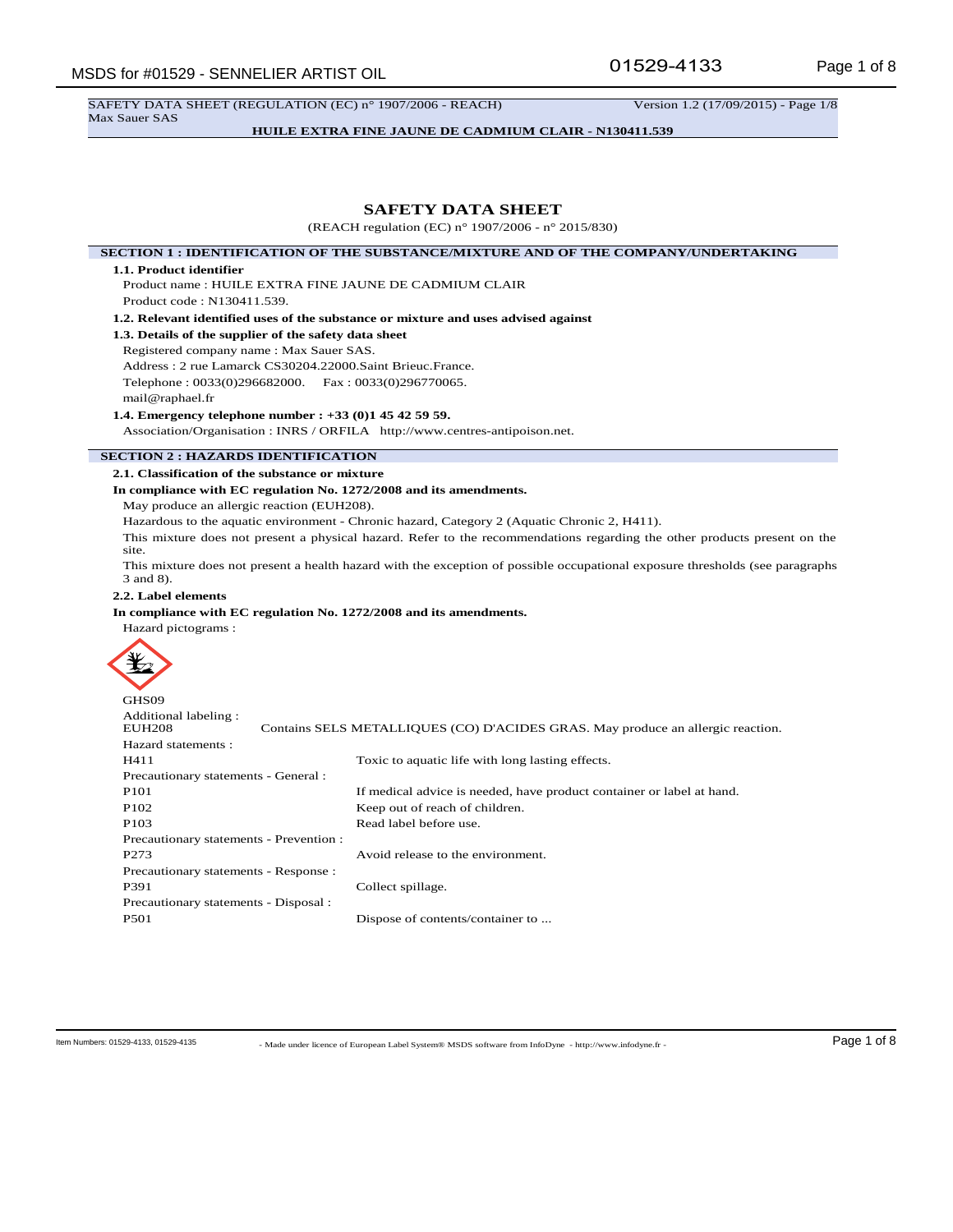## SAFETY DATA SHEET (REGULATION (EC) n° 1907/2006 - REACH) Version 1.2 (17/09/2015) - Page 2/8 Max Sauer SAS

## **HUILE EXTRA FINE JAUNE DE CADMIUM CLAIR - N130411.539**

### **2.3. Other hazards**

No data available.

# **SECTION 3 : COMPOSITION/INFORMATION ON INGREDIENTS**

#### **3.2. Mixtures Composition :**

| COMPOSITION :                         |                         |             |                     |
|---------------------------------------|-------------------------|-------------|---------------------|
| Identification                        | (EC) 1272/2008          | Note        | $\%$                |
| $ CAS: 6486-23-3$                     |                         |             | $2.5 \le x \% < 10$ |
| EC: 229-355-1                         | EUH:032                 |             |                     |
|                                       |                         |             |                     |
| 2-[(4-CHLORO-2-NITROPHÉNYL)AZO]-N-(2- |                         |             |                     |
| CHLOROPHÉNYL)-3-OXOBUTYRAMIDE         |                         |             |                     |
| INDEX: 030-013-00-7                   | GHS09                   | $\vert$ [1] | $2.5 \le x \% < 10$ |
| CAS: 1314-13-2                        | Wng                     |             |                     |
| EC: 215-222-5                         | Aquatic Acute 1, H400   |             |                     |
|                                       | $M$ Acute = 1           |             |                     |
| <b>ZINC OXIDE</b>                     | Aquatic Chronic 1, H410 |             |                     |
|                                       | $M$ Chronic = 1         |             |                     |
| CAS: 68409-81-4                       | GHS07, GHS09            |             | $0 \le x \% < 1$    |
| EC: 270-066-5                         | Wng                     |             |                     |
|                                       | Acute Tox. 4, H302      |             |                     |
| SELS METALLIQUES (CO) D'ACIDES GRAS   | Skin Sens. 1, H317      |             |                     |
|                                       | Aquatic Chronic 2, H411 |             |                     |

## **Information on ingredients :**

[1] Substance for which maximum workplace exposure limits are available.

## **SECTION 4 : FIRST AID MEASURES**

As a general rule, in case of doubt or if symptoms persist, always call a doctor. NEVER induce swallowing by an unconscious person.

# **4.1. Description of first aid measures**

# **In the event of exposure by inhalation :**

In the event of an allergic reaction, seek medical attention.

### **In the event of splashes or contact with eyes :**

Wash thoroughly with fresh, clean water for 15 minutes holding the eyelids open.

## **In the event of splashes or contact with skin :**

In the event of an allergic reaction, seek medical attention.

### **In the event of swallowing :**

In the event of swallowing, if the quantity is small (no more than one mouthful), rinse the mouth with water and consult a doctor.

Keep the person exposed at rest. Do not force vomiting.

Seek medical attention, showing the label.

If swallowed accidentally, call a doctor to ascertain whether observation and hospital care will be necessary. Show the label.

### **4.2. Most important symptoms and effects, both acute and delayed**

No data available.

**4.3. Indication of any immediate medical attention and special treatment needed** No data available.

## **SECTION 5 : FIREFIGHTING MEASURES**

#### Non-flammable.

#### **5.1. Extinguishing media**

#### **Suitable methods of extinction**

In the event of a fire, use :

- sprayed water or water mist

- Made under licence of European Label System® MSDS software from InfoDyne - http://www.infodyne.fr - Item Numbers: 01529-4133, 01529-4135 Page 2 of 8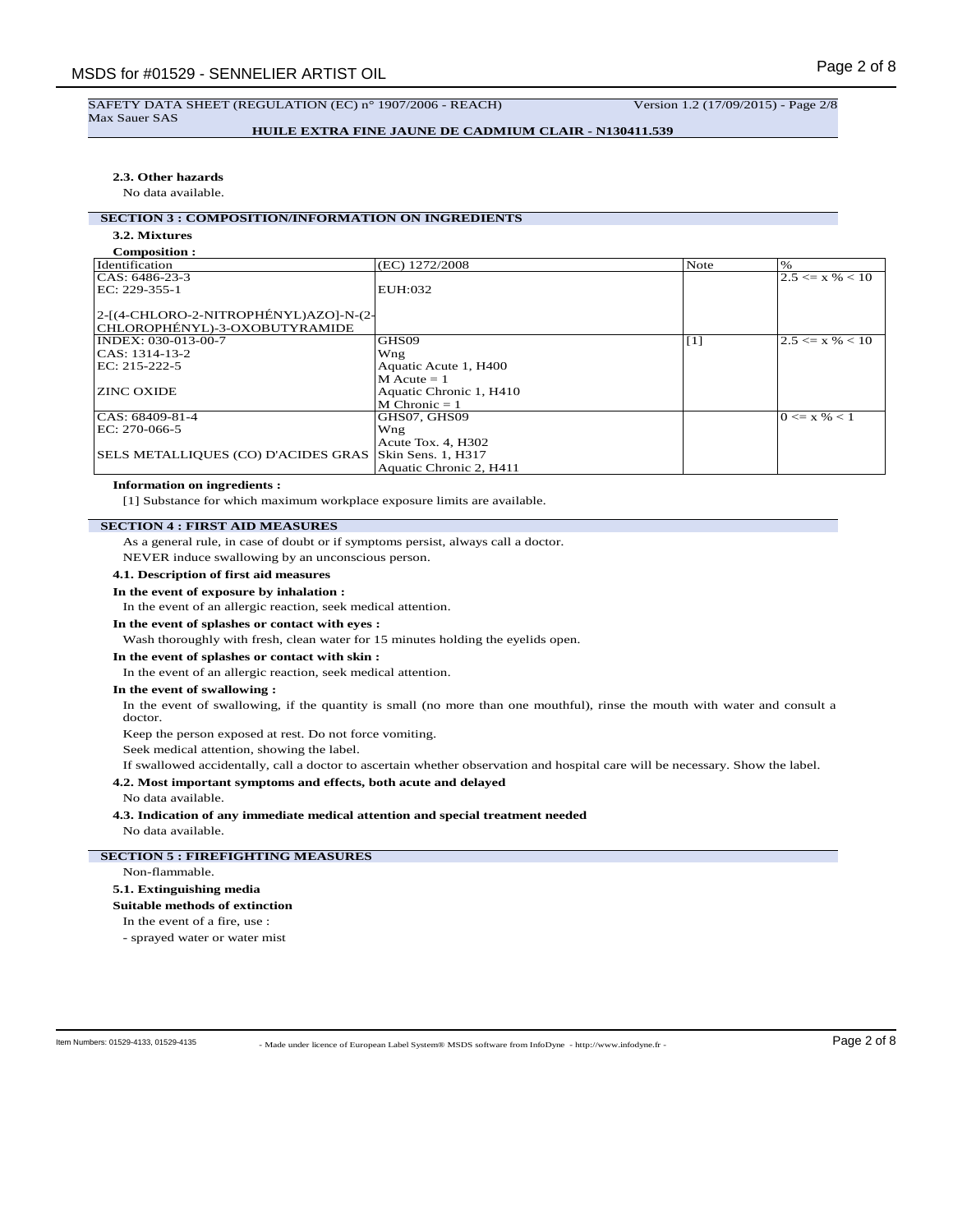#### SAFETY DATA SHEET (REGULATION (EC) n° 1907/2006 - REACH) Version 1.2 (17/09/2015) - Page 3/8 Max Sauer SAS

### **HUILE EXTRA FINE JAUNE DE CADMIUM CLAIR - N130411.539**

#### - foam

- multipurpose ABC powder
- BC powder
- carbon dioxide (CO2)

#### **Unsuitable methods of extinction**

In the event of a fire, do not use :

- water jet

### **5.2. Special hazards arising from the substance or mixture**

A fire will often produce a thick black smoke. Exposure to decomposition products may be hazardous to health.

Do not breathe in smoke.

In the event of a fire, the following may be formed :

- carbon monoxide (CO)
- carbon dioxide (CO2)

## **5.3. Advice for firefighters**

No data available.

## **SECTION 6 : ACCIDENTAL RELEASE MEASURES**

#### **6.1. Personal precautions, protective equipment and emergency procedures**

Consult the safety measures listed under headings 7 and 8.

## **For first aid worker**

First aid workers will be equipped with suitable personal protective equipment (See section 8).

#### **6.2. Environmental precautions**

Contain and control the leaks or spills with non-combustible absorbent materials such as sand, earth, vermiculite, diatomaceous earth in drums for waste disposal.

Prevent any material from entering drains or waterways.

## **6.3. Methods and material for containment and cleaning up**

Clean preferably with a detergent, do not use solvents.

## **6.4. Reference to other sections**

No data available.

## **SECTION 7 : HANDLING AND STORAGE**

Requirements relating to storage premises apply to all facilities where the mixture is handled.

#### **7.1. Precautions for safe handling**

Always wash hands after handling.

Ensure that there is adequate ventilation, especially in confined areas.

#### **Fire prevention :**

Handle in well-ventilated areas.

Prevent access by unauthorised personnel.

#### **Recommended equipment and procedures :**

For personal protection, see section 8.

Observe precautions stated on label and also industrial safety regulations.

Packages which have been opened must be reclosed carefully and stored in an upright position.

## **Prohibited equipment and procedures :**

No smoking, eating or drinking in areas where the mixture is used.

## **7.2. Conditions for safe storage, including any incompatibilities**

## No data available.

## **Storage**

Keep out of reach of children.

Keep the container tightly closed in a dry, well-ventilated place.

The floor must be impermeable and form a collecting basin so that, in the event of an accidental spillage, the liquid cannot spread beyond this area.

- Made under licence of European Label System® MSDS software from InfoDyne - http://www.infodyne.fr - Item Numbers: 01529-4133, 01529-4135 Page 3 of 8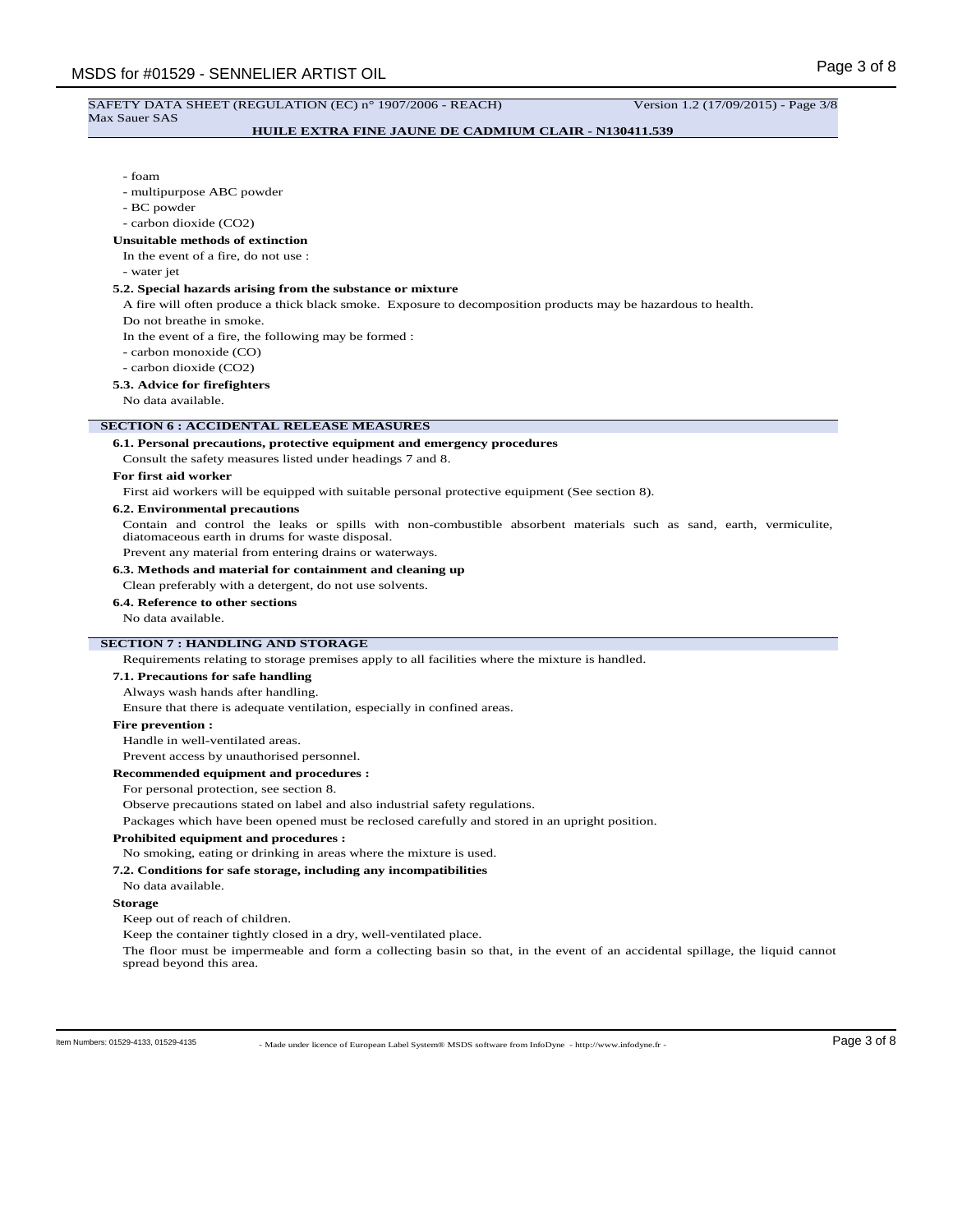SAFETY DATA SHEET (REGULATION (EC) n° 1907/2006 - REACH) Version 1.2 (17/09/2015) - Page 4/8 Max Sauer SAS

## **HUILE EXTRA FINE JAUNE DE CADMIUM CLAIR - N130411.539**

## **Packaging**

Always keep in packaging made of an identical material to the original.

**7.3. Specific end use(s)**

No data available.

## **SECTION 8 : EXPOSURE CONTROLS/PERSONAL PROTECTION**

## **8.1. Control parameters**

#### **Occupational exposure limits :**

- ACGIH TLV (American Conference of Governmental Industrial Hygienists, Threshold Limit Values, 2010) : CAS TWA : STEL : Ceiling : Definition : Criteria :

| 1314-13-2                        | $2 \text{ mg}/\text{m}$ | $10 \text{ mg/m}$ 3   | $\overline{\phantom{a}}$ | $\sim$                   | к                        |                          |
|----------------------------------|-------------------------|-----------------------|--------------------------|--------------------------|--------------------------|--------------------------|
| - France (INRS - ED984 : 2008) : |                         |                       |                          |                          |                          |                          |
| <b>CAS</b>                       | $VME$ -ppm:             | $VME-mg/m3: VLE-ppm:$ |                          | $VLE-mg/m3$ : Notes:     |                          | TMP No :                 |
| 1314-13-2                        | $\sim$ $-$              |                       | $\overline{\phantom{0}}$ | $\overline{\phantom{0}}$ | $\overline{\phantom{0}}$ | $\overline{\phantom{0}}$ |

#### **8.2. Exposure controls**

#### **Personal protection measures, such as personal protective equipment**

Pictogram(s) indicating the obligation of wearing personal protective equipment (PPE) :



Use personal protective equipment that is clean and has been properly maintained. Store personal protective equipment in a clean place, away from the work area. Never eat, drink or smoke during use. Remove and wash contaminated clothing before re-using. Ensure that there is adequate ventilation, especially in confined areas.

## **- Eye / face protection**

Avoid contact with eyes.

Use eye protectors designed to protect against liquid splashes

Before handling, wear safety goggles in accordance with standard EN166.

### **- Hand protection**

Wear suitable protective gloves in the event of prolonged or repeated skin contact.

- Type of gloves recommended :
- PVA (Polyvinyl alcohol)

## **- Body protection**

Work clothing worn by personnel shall be laundered regularly.

After contact with the product, all parts of the body that have been soiled must be washed.

## **SECTION 9 : PHYSICAL AND CHEMICAL PROPERTIES**

| 9.1. Information on basic physical and chemical properties |                           |
|------------------------------------------------------------|---------------------------|
| <b>General information:</b>                                |                           |
| Physical state:                                            | Viscous liquid.           |
| Important health, safety and environmental information     |                           |
| $pH$ :                                                     | Not stated.               |
|                                                            | Neutral.                  |
| Boiling point/boiling range:                               | Not specified.            |
| Flash point interval:                                      | Not relevant.             |
| Vapour pressure $(50^{\circ}C)$ :                          | Below 110 kPa (1.10 bar). |
| Density:                                                   | >1                        |
| Water solubility:                                          | Insoluble.                |
| Melting point/melting range:                               | Not specified.            |
| Self-ignition temperature :                                | Not specified.            |
| Decomposition point/decomposition range :                  | Not specified.            |

- Made under licence of European Label System® MSDS software from InfoDyne - http://www.infodyne.fr - Item Numbers: 01529-4133, 01529-4135 Page 4 of 8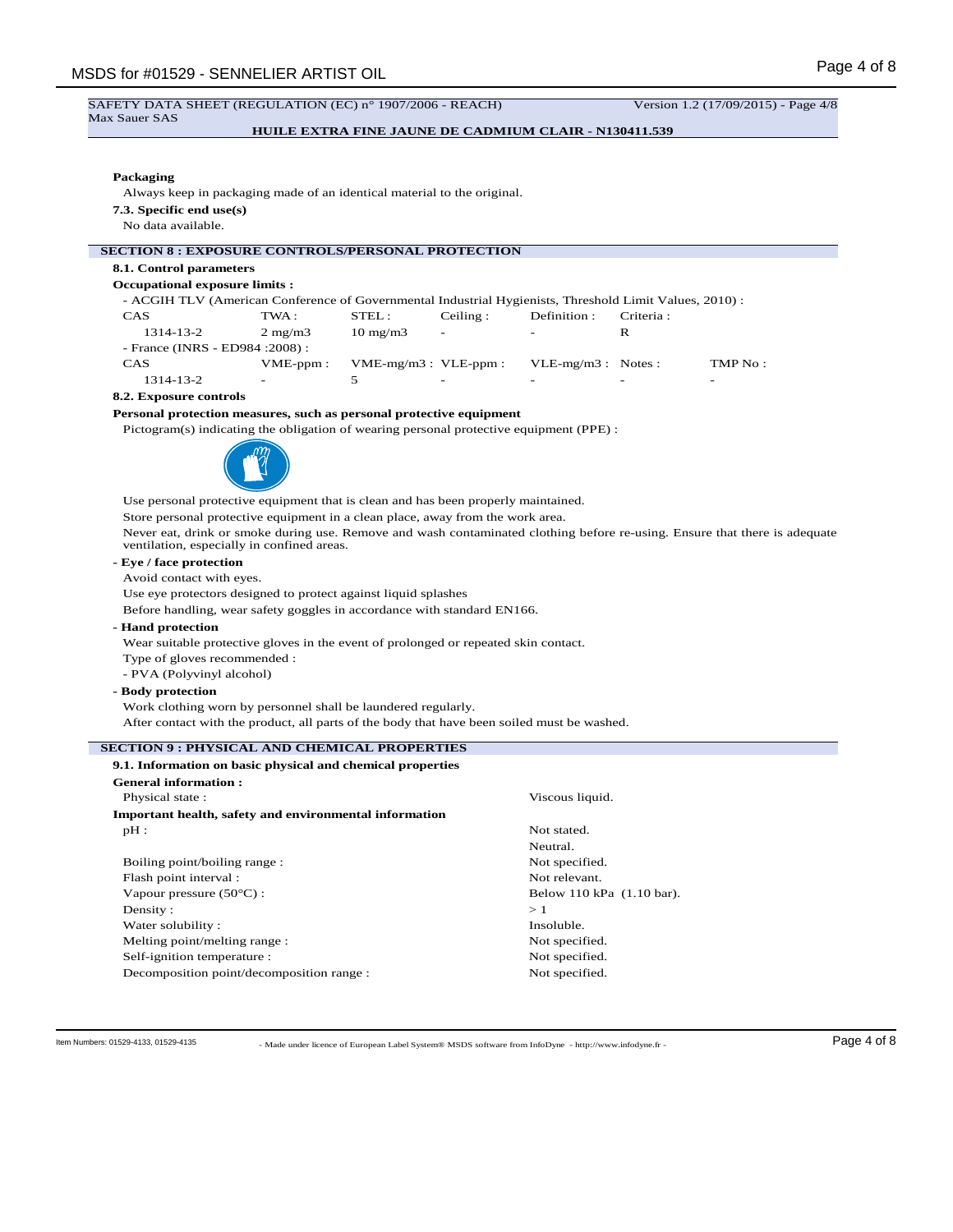#### SAFETY DATA SHEET (REGULATION (EC) n° 1907/2006 - REACH) Version 1.2 (17/09/2015) - Page 5/8 Max Sauer SAS

## **HUILE EXTRA FINE JAUNE DE CADMIUM CLAIR - N130411.539**

### **9.2. Other information**

No data available.

## **SECTION 10 : STABILITY AND REACTIVITY**

## **10.1. Reactivity**

No data available.

## **10.2. Chemical stability**

This mixture is stable under the recommended handling and storage conditions in section 7.

#### **10.3. Possibility of hazardous reactions**

When exposed to high temperatures, the mixture can release hazardous decomposition products, such as carbon monoxide and dioxide, fumes and nitrogen oxide.

### **10.4. Conditions to avoid**

#### **10.5. Incompatible materials**

#### **10.6. Hazardous decomposition products**

The thermal decomposition may release/form :

- carbon monoxide (CO)

- carbon dioxide (CO2)

## **SECTION 11 : TOXICOLOGICAL INFORMATION**

**11.1. Information on toxicological effects**

Splashes in the eyes may cause irritation and reversible damage

## **11.1.1. Substances**

#### **Acute toxicity :**

2-[(4-CHLORO-2-NITROPHÉNYL)AZO]-N-(2-CHLOROPHÉNYL)-3-OXOBUTYRAMIDE (CAS: 6486-23-3) Oral route : LD50 > 2000 mg/kg Species : Rat (recommended by the CLP)

Dermal route : LD50 > 5000 mg/kg Species : Rat (recommended by the CLP)

## **11.1.2. Mixture**

No toxicological data available for the mixture.

**Respiratory or skin sensitisation :**

Contains at least one sensitising substance. May cause an allergic reaction.

## **SECTION 12 : ECOLOGICAL INFORMATION**

Toxic to aquatic life with long lasting effects.

The product must not be allowed to run into drains or waterways.

## **12.1. Toxicity**

**12.1.1. Substances**

|                      | 2-[(4-CHLORO-2-NITROPHÉNYL)AZO]-N-(2-CHLOROPHÉNYL)-3-OXOBUTYRAMIDE (CAS: 6486-23-3) |
|----------------------|-------------------------------------------------------------------------------------|
| Fish toxicity:       | Duration of exposure : 96 h                                                         |
|                      | $LC50 < 100$ mg/l                                                                   |
|                      | Species : Poecilia reticulata                                                       |
| Crustacean toxicity: | Duration of exposure : 48 h                                                         |

| $EC50 > 500$ mg/l       |  |
|-------------------------|--|
| Species : Daphnia magna |  |

Algae toxicity : Duration of exposure : 72 h  $ECr50 > 100$  mg/l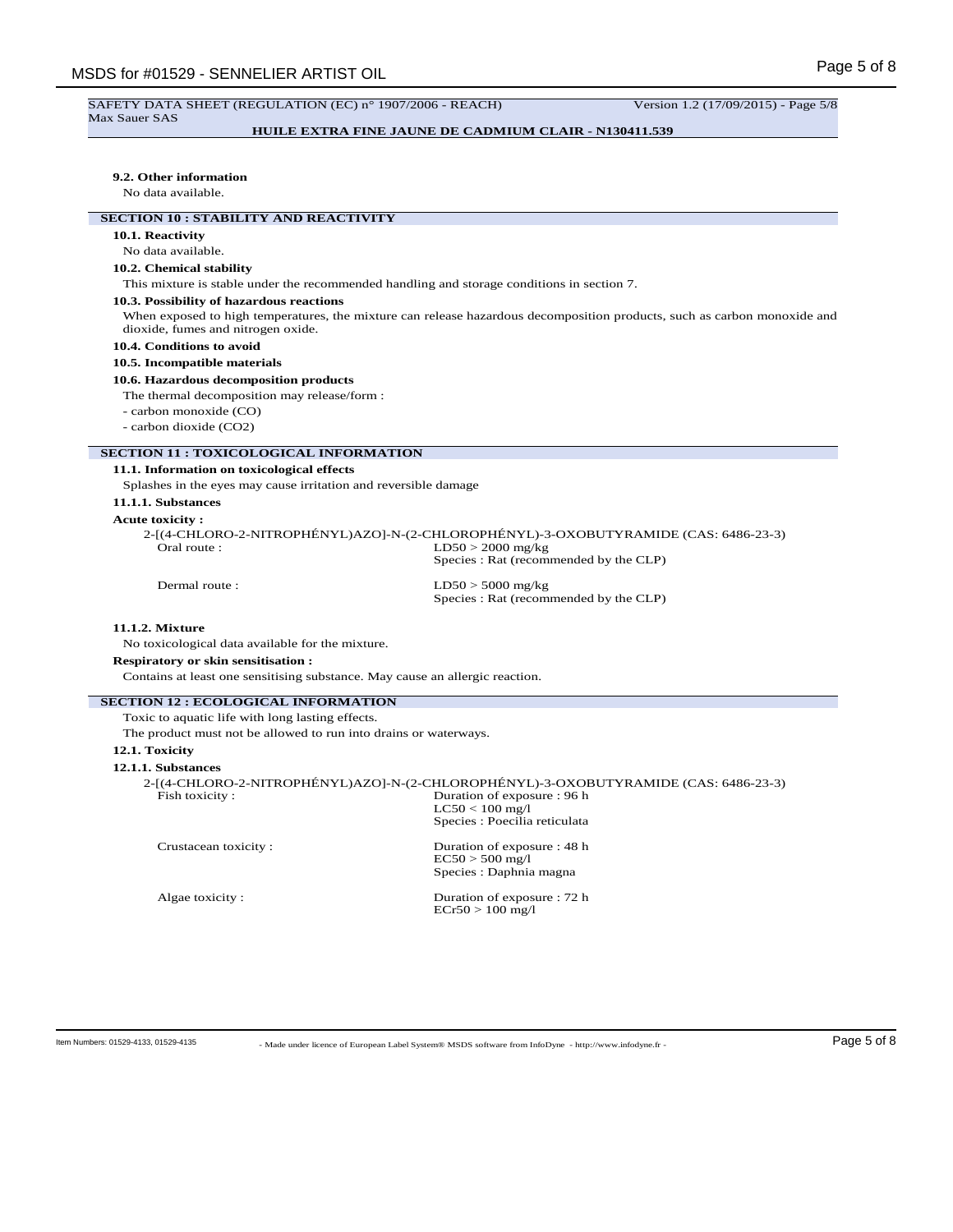#### SAFETY DATA SHEET (REGULATION (EC) n° 1907/2006 - REACH) Version 1.2 (17/09/2015) - Page 6/8 Max Sauer SAS

## **HUILE EXTRA FINE JAUNE DE CADMIUM CLAIR - N130411.539**

Species : Scenedesmus subspicatus

## **12.1.2. Mixtures**

No aquatic toxicity data available for the mixture.

- **12.2. Persistence and degradability**
- No data available.
- **12.3. Bioaccumulative potential**
- No data available.
- **12.4. Mobility in soil**
- No data available.
- **12.5. Results of PBT and vPvB assessment**
- No data available.
- **12.6. Other adverse effects**

No data available.

### **SECTION 13 : DISPOSAL CONSIDERATIONS**

Proper waste management of the mixture and/or its container must be determined in accordance with Directive 2008/98/EC.

#### **13.1. Waste treatment methods**

Do not pour into drains or waterways.

## **Waste :**

Waste management is carried out without endangering human health, without harming the environment and, in particular without risk to water, air, soil, plants or animals.

Recycle or dispose of waste in compliance with current legislation, preferably via a certified collector or company.

Do not contaminate the ground or water with waste, do not dispose of waste into the environment.

## **Soiled packaging :**

Empty container completely. Keep label(s) on container.

Give to a certified disposal contractor.

### **SECTION 14 : TRANSPORT INFORMATION**

Transport product in compliance with provisions of the ADR for road, RID for rail, IMDG for sea and ICAO/IATA for air transport (ADR 2015 - IMDG 2014 - ICAO/IATA 2015).

## **14.1. UN number**

3082

### **14.2. UN proper shipping name**

UN3082=ENVIRONMENTALLY HAZARDOUS SUBSTANCE, LIQUID, N.O.S. (sels metalliques (co) d'acides gras) **14.3. Transport hazard class(es)**

- Classification :



9 **14.4. Packing group** III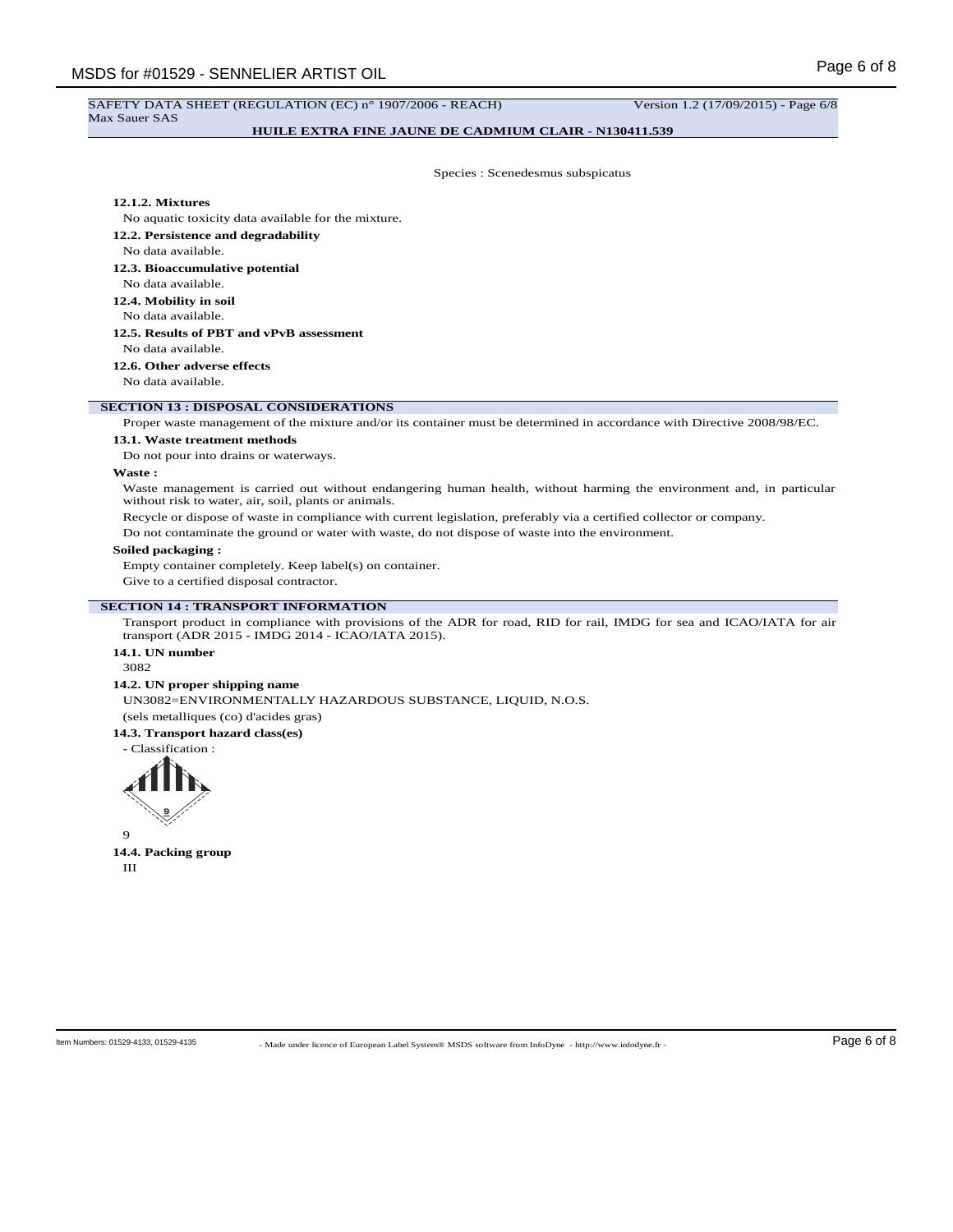SAFETY DATA SHEET (REGULATION (EC) n° 1907/2006 - REACH) Version 1.2 (17/09/2015) - Page 7/8 Max Sauer SAS

**HUILE EXTRA FINE JAUNE DE CADMIUM CLAIR - N130411.539**

### **14.5. Environmental hazards**

- Environmentally hazardous material :



#### **14.6. Special precautions for user**

| <b>ADR/RID</b>                                                         | <b>Class</b> | Code           | Pack gr. | ∟abel | Ident. | LC | Provis.         | EO | $\sim$<br>Cat. | Tunnel |
|------------------------------------------------------------------------|--------------|----------------|----------|-------|--------|----|-----------------|----|----------------|--------|
|                                                                        |              | M <sub>6</sub> | Ш        |       | '90    |    | 274 335 375 601 | Έì |                | E      |
| Not subject to this regulation if $Q \le 51/5$ kg (ADR 3.3.1 - DS 375) |              |                |          |       |        |    |                 |    |                |        |

| IMDG                                                                      | <b>Class</b> | $ 2^{\circ}$ Label Pack gr. $ LO $ |  |  | <b>EMS</b> | Provis.      | EO |
|---------------------------------------------------------------------------|--------------|------------------------------------|--|--|------------|--------------|----|
|                                                                           |              |                                    |  |  | $IF-A.S-F$ | 1274 335 969 | Έl |
| Not subject to this regulation if $Q \le 51/5$ kg (IMDG 3.3.1 - 2.10.2.7) |              |                                    |  |  |            |              |    |

| <b>IATA</b> | Class | 2°Label                  | Pack gr. | Passager | Passager          | Cargo                    | Cargo | note | EO |
|-------------|-------|--------------------------|----------|----------|-------------------|--------------------------|-------|------|----|
|             |       | $\overline{\phantom{0}}$ | Ш        | 964      | 450 L             | 964                      | 450 L | A97  | E1 |
|             |       |                          |          |          |                   |                          |       | A158 |    |
|             |       |                          |          |          |                   |                          |       | A197 |    |
|             |       | -                        | Ш        | Y964     | $30 \text{ kg}$ G | $\overline{\phantom{a}}$ |       | A97  | E1 |
|             |       |                          |          |          |                   |                          |       | A158 |    |
|             |       |                          |          |          |                   |                          |       | A197 |    |

Not subject to this regulation if  $Q \le 51/5$  kg (IATA 4.4.4 - DS A197)

For limited quantities, see part 2.7 of the OACI/IATA and chapter 3.4 of the ADR and IMDG. For excepted quantities, see part 2.6 of the OACI/IATA and chapter 3.5 of the ADR and IMDG.

## **14.7. Transport in bulk according to Annex II of Marpol and the IBC Code**

No data available.

## **SECTION 15 : REGULATORY INFORMATION**

**15.1. Safety, health and environmental regulations/legislation specific for the substance or mixture**

- **Particular provisions :**
- No data available.

## **- Standardised American system for the identification of hazards presented by the product in view of emergency procedures (NFPA 704) :**

NFPA 704, Labelling: Health=0 Inflammability=1 Instability/Reactivity=1 Specific Risk=none



#### **15.2. Chemical safety assessment**

No data available.

### **SECTION 16 : OTHER INFORMATION**

Since the user's working conditions are not known by us, the information supplied on this safety data sheet is based on our current level of knowledge and on national and community regulations.

The mixture must not be used for other uses than those specified in section 1 without having first obtained written handling instructions.

It is at all times the responsibility of the user to take all necessary measures to comply with legal requirements and local regulations.

The information in this safety data sheet must be regarded as a description of the safety requirements relating to the mixture and not as a guarantee of the properties thereof.